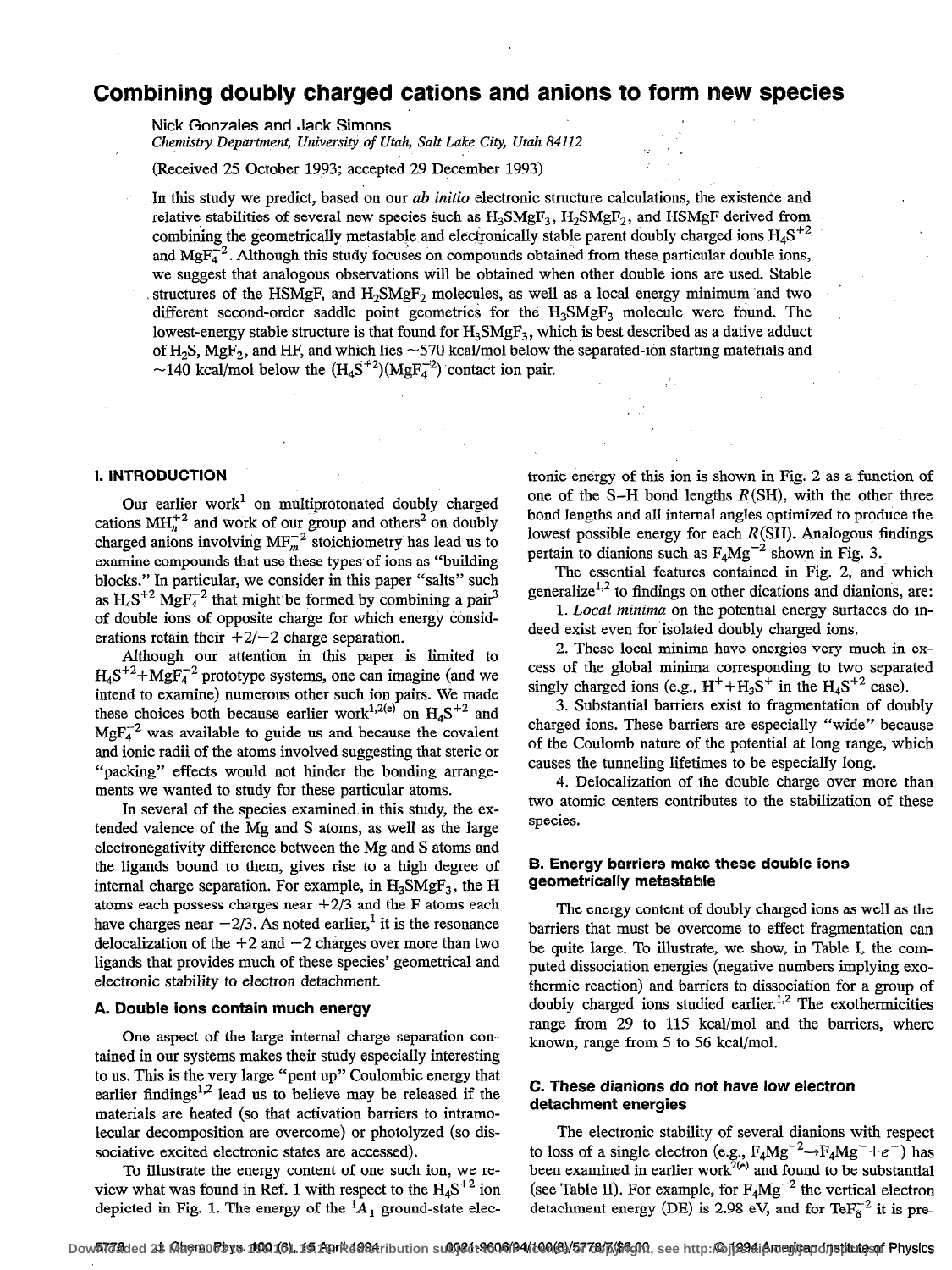

FIG. 1. Tetrahedral equilibrium geometry of the  $H_4S^{+2}$  dication.



FIG. 2. The SCF/6-31++G\*\* ground-state electronic energy (including nuclear repulsion) of  $H_4S^{2+}$  as a function of one S-H bond length with the remaining internal coordinates optimized to produce a minimum energy path.



FIG. 3. Tetrahedral equilibrium geometry of the  $F_4Mg^{-2}$  dianion.

|  |  | and the first control of the con-                                                                                  |  |
|--|--|--------------------------------------------------------------------------------------------------------------------|--|
|  |  | the second contract of the second contract of the second contract of the second contract of the second contract of |  |

TABLE I. Calculated dissociation energies  $(\Delta E)$  and dissociation barriers  $(E^{\dagger})$  (kcal/mol) for doubly charged ions.

| Species                                | $\Delta E$                   | $E^\dagger$                        |
|----------------------------------------|------------------------------|------------------------------------|
| $H_4O^{2+} \rightarrow H_3O^+ + H^+$   | $-61$ <sup>a</sup>           | 38                                 |
| $H_3F^{2+}\rightarrow H_2F^+ + H^+$    | $-111^a$                     |                                    |
| $H_4S^{2+} \rightarrow H_3S^+ + H^+$   | $-29^{\circ}$                | $\frac{12}{56}$                    |
| $H_3Cl^2^+ \rightarrow H_2Cl^+ + H^+$  | $-67^{\circ}$                | 34                                 |
| $H_2Ar^{2+}\rightarrow HAr^+ + H^+$    | $-115^a$                     | 5                                  |
| $F_4Be^2^- \rightarrow F_3Be^- + F^-$  | $-82b$                       | $\frac{1}{4}$                      |
| $F_4Mg^2^- \rightarrow F_3Mg^- + F^-$  | $-31$ °                      | $\overline{24}$                    |
| $F_8Te^{2-} \rightarrow F_7Te^- + F^-$ | $-43d$                       |                                    |
| $Cl8Te2- \rightarrow Cl7Te-+Cl-$       | $-69d$                       |                                    |
| $F_8Se^{2-} \rightarrow F_7Se^- + F^-$ | $-75^{\rm d}$                |                                    |
| <sup>a</sup> Reference 1.              | <sup>c</sup> Reference 2(e). |                                    |
| <sup>b</sup> Reference 2(a).           | <sup>d</sup> Reference 2(b). | $\sim$ $\sim$ $\sim$ $\sim$ $\sim$ |

TABLE II. Vertical electron detachment energies (DE) (eV) at Koopmans' theorem and correlated levels of theory.

| <b>Species</b>                                                                                                                                                                                                                                  | Koopmans' DE           | Correlated DE |  |  |
|-------------------------------------------------------------------------------------------------------------------------------------------------------------------------------------------------------------------------------------------------|------------------------|---------------|--|--|
|                                                                                                                                                                                                                                                 | 3.5 <sup>a</sup>       | 1.9           |  |  |
|                                                                                                                                                                                                                                                 | $4.4^{b}$              | 3.0           |  |  |
|                                                                                                                                                                                                                                                 | 5.4 <sup>c</sup><br>a. | 3.8           |  |  |
|                                                                                                                                                                                                                                                 | $6.5^\circ$            | 5.0           |  |  |
|                                                                                                                                                                                                                                                 | $5.5^{\circ}$          | 9             |  |  |
|                                                                                                                                                                                                                                                 | 3.9 <sup>c</sup>       |               |  |  |
|                                                                                                                                                                                                                                                 | 11.9 <sup>c</sup>      |               |  |  |
|                                                                                                                                                                                                                                                 | 11.2 <sup>c</sup>      |               |  |  |
| $\begin{array}{l} \hline \\ \text{F}_4\text{Be}^2 \\ \text{F}_4\text{Mg}^2 \\ \text{F}_6\text{Se}^2 \\ \text{F}_8\text{Te}^2 \\ \text{F}_8\text{Se}^2 \\ \text{CI}_8\text{Te}^2 \\ \text{F}_7\text{Se}^2 \\ \text{CI}_7\text{Te}^2 \end{array}$ | $8.0^{\circ}$          |               |  |  |

<sup>a</sup>Reference 2(a).

<sup>b</sup>Reference 2(e).

<sup>c</sup>Reference 2(b).

dicted to be approximately 5 eV. These results imply that such dianions may exist in close proximity to cations or other species with rather substantial oxidizing strength.

# D. Dications have large oxidation power

The electron attachment energies of several dications have been determined and several are summarized in Table III. It should be noted that the adiabatic electron attachment energies ( $\Delta E_{ad}$ ), which correspond to addition of an electron followed by loss of one H atom (since this is energetically favored and occurs spontaneously):

$$
H_nM^{2+} + e^- \rightarrow H + H_{(n-1)}M^+
$$

are considerably larger than the vertical energies  $(\Delta E_v)$  corresponding to the simple addition of an electron at the (frozen) geometry of the dication:

$$
H_nM^{2+}+e^- \rightarrow H_nM^+.
$$

However, the vertical energies provide a measure of the dications' ability to "pull" an electron away from a neighboring species; subsequent to acquiring an electron the nascent mono-cation will decompose releasing an amount of energy equal to  $\Delta E_{\text{ad}} - \Delta E_v$ .

TABLE III. Vertical<sup>a</sup> ( $\Delta E_v$ ) and adiabatic<sup>b</sup> ( $\Delta E_{ad}$ ) electron attachment energies (eV) for dications. ia<br>Tra il solo di

|                        | Reaction                                                    | $\Delta E^c$ (eV) |
|------------------------|-------------------------------------------------------------|-------------------|
| $\Delta E_n$           | $H_4O^{2+}+e\rightarrow H_4O^+$                             | 13.2              |
| $\Delta E_{ad}$        | $H_4O^{2+}+e \rightarrow H_3O^+ + H$                        | 16.0              |
| $\Delta E_n$           | $H_4S^2$ <sup>+</sup> + e $\rightarrow$ $H_4S^+$            | 14.0              |
| $\Delta E_{\rm ad}$    | $H_4S^{2+}+e \rightarrow H_3S^+ + H^-$                      | 14.6              |
| $\Delta E_n$           | $H_3F^2$ <sup>+</sup> + e $\rightarrow$ $H_3F^+$            | 15.4              |
| $\Delta E_{\rm ad}$    | $H_3F^{2+}+e \rightarrow H_2F^+ + H$                        | 18.3              |
| $\Delta E_n$           | $H_3Cl^2^+$ +e $\rightarrow$ H <sub>3</sub> Cl <sup>+</sup> | 13.3              |
| $\Delta E_{\rm ad}$    | $H_3Cl^2^+ + e \rightarrow H_2Cl^+ + H$                     | 16.3              |
| $\Delta E_n$           | $H_2Ar^{2+}+e \rightarrow H_2Ar^+$                          | 15.1              |
| $\Delta E_{\text{ad}}$ | $H_2Ar^{2+}+e \rightarrow HAr^+ + H$                        | 18.5              |

<sup>a</sup>The vertical  $\Delta E_v$  gives  $\Delta E$  (ZPE-corrected)<br>  $H_n M^{k+} + e \rightarrow H_n M^{(k-1)+}$  at the geometry of  $H_n M^{k+}$ . for the process

The adiabatic  $\Delta E_{ad}$  gives  $\Delta E$  (ZPE-corrected) for the process  $H_nM^{k+} + e \rightarrow H + H_{(n-1)}M^{(k-1)+}$ , in which  $H_{(n-1)}M^{(k-1)+}$  is produced at its equilibrium geometry. <sup>c</sup>Reference 1.

Downloaded 23 May 2003 to 155.101.19.15. Redistribution subject to AIP license or convright, see http://ojps.aip.org/jcpo/jcpcr.jsp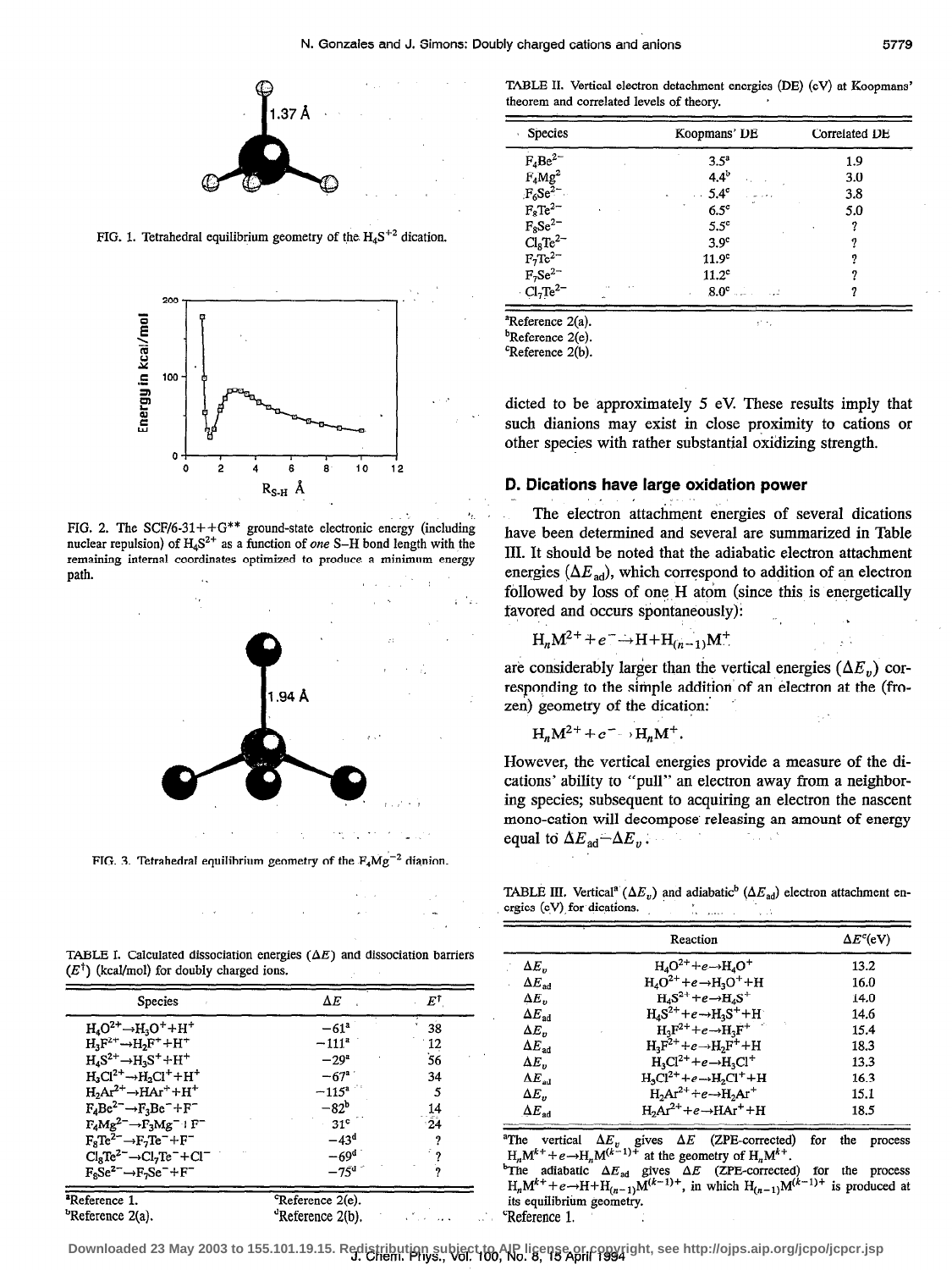| Species                                         | Point<br>group | Energy<br>(a.u.) | Relative<br>energy<br>(kcal)<br>mol) | Distances (Å)<br>and<br>angles (deg)                                         | Vib. freq.<br>$(cm^{-1})$<br>ZPE(kcal/<br>mol)                               | $E_{\text{(LUMO)}}$<br>(a.u.) | Atomic<br>charges                                                  |
|-------------------------------------------------|----------------|------------------|--------------------------------------|------------------------------------------------------------------------------|------------------------------------------------------------------------------|-------------------------------|--------------------------------------------------------------------|
| $H_4S^{+2}$                                     | $T_{d}$        | $-399.120943$    | 0                                    | $r = 1.3784$                                                                 | $T_2$ 1001<br>E 1209<br>$T_2$ 2479<br>$A_1$ 2484<br>/21.9                    | $-0.3804$                     | $S = 0.70$<br>$H = 0.33$<br>$H = 0.33$<br>$H = 0.33$<br>$H = 0.33$ |
| ${H_3S\cdots H_a\}^{+2}$<br>Transition<br>state | $C_{3v}$       | $-399.023887$    | 56                                   | $r_{\rm SH_2}=2.8376$<br>$r_{\rm SH}$ =1.3575<br>$HSHa=118.2$<br>$HSH=100.0$ | $A_1$ 743i<br>E 389<br>$A_1$ 1029<br>E 1199<br>$A_1$ 2638<br>E 2647<br>/17.4 | $-0.6104$                     | $S = 0.32$<br>$Ha=0.91$<br>$H = 0.26$<br>$H = 0.26$<br>$H = 0.26$  |
| $\mathrm{H_3S}^+$                               | $C_{3v}$       | $-399.158895$    | $-29$                                | $r = 1.3465$<br>$HSH = 95.9$                                                 | $A_1$ 1075<br>E 1233                                                         | $-0.1395$                     | $S = 0.44$<br>$H = 0.19$                                           |
| $+$<br>$H^+$                                    |                |                  |                                      |                                                                              | $A_1$ 2736<br>E 2746<br>/16.8                                                |                               | $H = 0.19$<br>$H = 0.19$                                           |

TABLE IV. Total and relative energies,<sup>a</sup> geometries, and vibrational frequencies for species relating to  $H_4S^{+2}$ using a  $6-311++G**$  basis set.

'AI1 electronic energies in this and other tables, unless specified otherwise, are of MP4SDTQ quality.

The fact that there seem to be no barriers to dissociation of the  $H_nM^+$  species means that we must be wary of processes that reduce the  $H_nM^{2+}$  species because the nascent  $H_nM^+$  will no longer be geometrically stable. For example, in the  $(F_4Mg^{-2})(H_4S^{+2})$  salt discussed later in this paper, we need to know the energy of the charge transfer  $(F_4Mg^-)(H_4S^+)$  state, because such a transition would lead to fragmentation of the  $H_4S^+$  moiety and of the  $F_4Mg^ \frac{1}{2}$ ion<sup>2(e)</sup>

This charge transfer energy could be estimated in terms of the vertical electron detachment energy (DE) of  $F_4Mg^{-2}$ (3.0 eV), the  $\Delta E_v$  of H<sub>4</sub>S<sup>+2</sup> (14 eV), and the change in Coulombic attraction accompanying the

$$
(F_4Mg^{-2})(H_4S^{+2}) \rightarrow (F_4Mg^{-})(H_4S^{+})
$$

process. The latter energy is approximately  $(4-1)e^2/R$ , where  $R$  is the interionic distance in the salt.<sup>4</sup> Unfortunately, this means of estimating the transition energy depends upon

TABLE V. Total and relative energies, geometries, and vibrational frequencies for species relating to MgF $_4^{-2}$ using a  $6-311++G**$  basis set.

| Species                                         | Point<br>group | Energy<br>(a.u.) | Relative<br>energy<br>(kcal) | Distances (Å)<br>and<br>angles (deg)                                                       | Vib. freq.<br>$(cm^{-1})$<br>/ZPE<br>(kcal)                           | $E_{\text{(HOMO)}}$<br>(a.u.) | Atomic<br>charges                                                         |
|-------------------------------------------------|----------------|------------------|------------------------------|--------------------------------------------------------------------------------------------|-----------------------------------------------------------------------|-------------------------------|---------------------------------------------------------------------------|
| $MgF_4^{-2}$                                    | $T_A$          | $-598.612088$    | $\bf{0}$                     | $r = 1.9483$                                                                               | E 137<br>$T_2$ 223<br>$A_1$ 382<br>$T_2$ 492<br>/4.0                  | $-0.1644$                     | $Mg = 1.11$<br>$F = -0.78$<br>$F = -0.78$<br>$F = -0.78$<br>$F = -0.78$   |
| ${F_3Mg\cdots F_a}^{-2}$<br>Transition<br>state | $C_{3v}$       | $-598.573046$    | 24                           | $r_{\text{MgF}_{a}} = 3.817$<br>$r_{\text{MgF}} = 1.8789$<br>$FMgFo=101.5$<br>$FMgF=116.0$ | $A_1 89i$<br>E 83<br>E 192<br>$A_1$ 240<br>$A_1$ 454<br>E 604<br>/3.5 | $-0.1019$                     | $Mg = 1.11$<br>$F_a = -0.98$<br>$F = -0.72$<br>$F = -0.72$<br>$F = -0.72$ |
| $F_3Mg^-$                                       | $D_{3h}$       | $-498.976324$    | $-31$                        | $r = 1.8252$                                                                               | $E'$ 182<br>$A''_2$ 249                                               | $-0.3518$                     | $Mg = 1.01$<br>$F = -0.67$                                                |
| $+$<br>$\sim$ 1                                 |                | $\div$           |                              | 2. Kol                                                                                     | $A'_1$ 468<br>$E'$ 655<br>/3.4                                        |                               | $F = -0.67$<br>$F = -0.67$                                                |
| $F^-$                                           |                | $-99.684425$     |                              |                                                                                            |                                                                       |                               |                                                                           |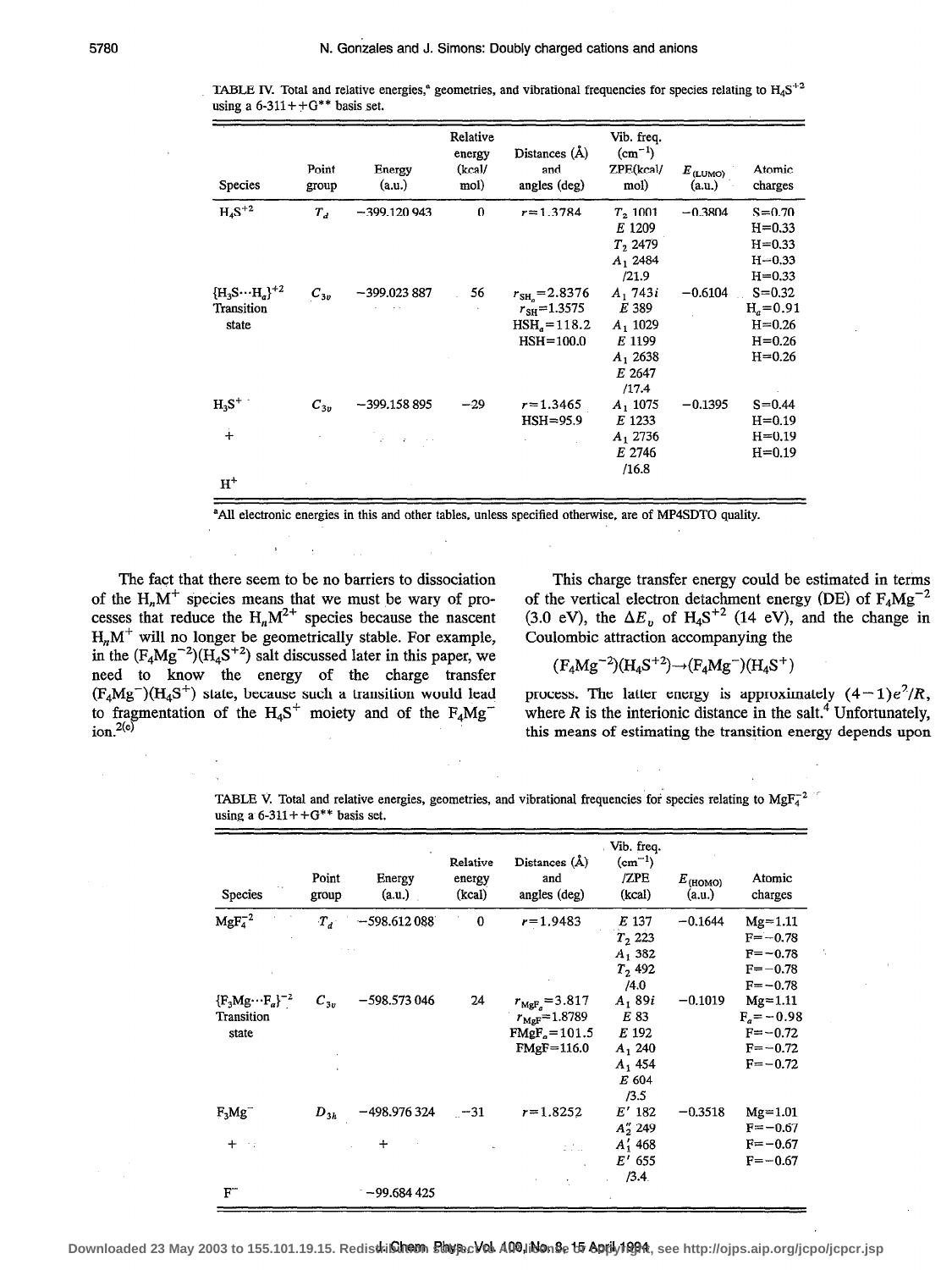| <b>Species</b>                              | MP4<br>Point<br>energy<br>(a.u.)<br>group |                                  | Vib. freq. $(cm-1)$<br>/ZPE (kcal/mol) |       |              | $E_{(\text{HOMO})^-}$ .<br>$E_{(\text{LUMO})}$<br>(kcal/mol) | Atomic<br>charges |  |
|---------------------------------------------|-------------------------------------------|----------------------------------|----------------------------------------|-------|--------------|--------------------------------------------------------------|-------------------|--|
| $MgF_4^{-2}+H_4S^{+2}$<br>$(MgF4-2)(H4S+2)$ | $C_{3n}$                                  | $-997.715031$<br>$-998.422181^a$ |                                        |       |              | 135<br>264                                                   | Tables IV and V   |  |
| H <sub>3</sub> SMgF <sub>3</sub>            | $C_{3v}$                                  | $-898.2803336$                   | E 178i                                 |       | $A_1$ 519    | 313                                                          | $S = 0.38$        |  |
| (H not inverted)                            |                                           |                                  | $A_2$ 140                              |       | E 635        |                                                              | $Mg = 0.96$       |  |
| (F inverted)                                |                                           |                                  | E 172                                  |       | $A_1$ 1090   |                                                              | $H = 0.16$        |  |
| (staggered)                                 |                                           |                                  | $A_1$ 177                              |       | E 1237       |                                                              | $F = -0.61$       |  |
|                                             |                                           |                                  | E 229                                  |       | $A_1$ 2751   |                                                              |                   |  |
|                                             |                                           |                                  | $A_1$ 256                              |       | E 2775       |                                                              |                   |  |
|                                             |                                           |                                  |                                        | /20.4 |              |                                                              |                   |  |
| $H_3$ SMg $F_3$                             | $\boldsymbol{C}_{3v}$                     | $-898.3217267$                   | E 174i                                 |       | $A_1$ 527    | 322                                                          | $S = 0.15$        |  |
| (both inverted)                             |                                           |                                  | E 192                                  |       | E 632        |                                                              | $Mg=0.94$         |  |
|                                             |                                           |                                  | $A_1$ , 228                            |       | $A_1$ , 1154 |                                                              | $H = 0.19$        |  |
|                                             |                                           |                                  | $A_1$ 297                              |       | E 1195       |                                                              | $F = -0.55$       |  |
|                                             |                                           |                                  | E 498                                  |       | E 2110       |                                                              |                   |  |
|                                             |                                           |                                  | $A_1 502$                              |       | $A_1$ 2272   |                                                              |                   |  |
|                                             |                                           |                                  |                                        | /20.4 |              |                                                              |                   |  |
| $H_3SMgF_3$                                 | $C_1$                                     | $-898.3531117$                   | 47                                     | 239   | 854          | 287                                                          | $S = -0.08$       |  |
| (true minimum)                              |                                           |                                  | 106                                    | 325   | 979          |                                                              | $Mg = 1.04$       |  |
|                                             |                                           |                                  | 128                                    | 366   | 1209         |                                                              | $H = 0.16$        |  |
|                                             |                                           |                                  | 187                                    | 442   | 2670         |                                                              | $H = 0.09$        |  |
|                                             |                                           |                                  | 202                                    | 537   | 2815         |                                                              | $H = 0.14$        |  |
| ┿                                           |                                           | $\div$                           | 211                                    | 788   | .2955        |                                                              | $F = -0.20$       |  |
|                                             |                                           |                                  |                                        | /21.5 |              |                                                              | $F = -0.58$       |  |
|                                             |                                           |                                  |                                        |       |              |                                                              | $F = -0.57$       |  |
| HF                                          |                                           | $-100.2862321$                   |                                        | 4200  |              |                                                              |                   |  |
|                                             |                                           |                                  |                                        | /6.0  |              |                                                              |                   |  |
| $H_2$ SMg $F_2$                             | $C_{s}$                                   | $-798.0447997$                   | $A''$ 30                               |       | A" 443       | 301                                                          | $S = 0.07$        |  |
|                                             |                                           |                                  | $A^{\prime\prime}$ 100                 |       | A' 534       |                                                              | $Mg = 0.92$       |  |
| +                                           | ź                                         | $\div$                           | $A'$ 144                               |       | A'' 814      |                                                              | $H = 0.07$        |  |
|                                             |                                           |                                  | $A'$ 151                               |       | $A'$ 1192    |                                                              | $H = 0.07$        |  |
|                                             |                                           |                                  | $A'$ 255                               |       | A' 2803      |                                                              | $F = -0.57$       |  |
| 2HF                                         |                                           | $-200.5724642$                   | $A'$ 365                               |       | A" 2819      |                                                              | $F = -0.57$       |  |
|                                             |                                           |                                  |                                        | /13.8 |              |                                                              |                   |  |
| <b>HSMgF</b>                                | $C_{s}$                                   | 697.719 2727                     | $A'$ 120                               |       | $A'$ 562     | 237                                                          | $S = -0.26$       |  |
|                                             |                                           |                                  | $A''$ 126                              |       | $A'$ 763     |                                                              | $Mg = 0.78$       |  |
| $\div$                                      |                                           | $+$                              | $A'$ 380                               |       | A' 2775      |                                                              | $H = 0.00$        |  |
|                                             |                                           |                                  |                                        | /6.8  |              |                                                              | $F = -0.53$       |  |
| 3HF                                         |                                           | $-300.8586963$                   |                                        |       |              |                                                              |                   |  |

TABLE VI. Total energies and vibrational frequencies for species relating to the  $H_4S^{+2} + MgF_4^{-2}$  reaction using a 6-311++G<sup>\*\*</sup> basis set.

<sup>a</sup>This calculation was done at the MP4SDQ level because the MP4SDTQ calculation was not feasible.



FIG. 4. A second-order saddle point of H<sub>3</sub>SMgF<sub>3</sub> where the fluorines are inverted, the hydrogens are not, and the ligands are staggered. This structure has  $C_{3v}$  symmetry and is 46 kcal/mol above the minimum shown in Fig. 6.



FIG. 5. Another second-order saddle point geometry  $(C_{3v})$  of  $H_3SMgF_3$  which is 20 kcal/mol above the minimum shown in Fig. 6.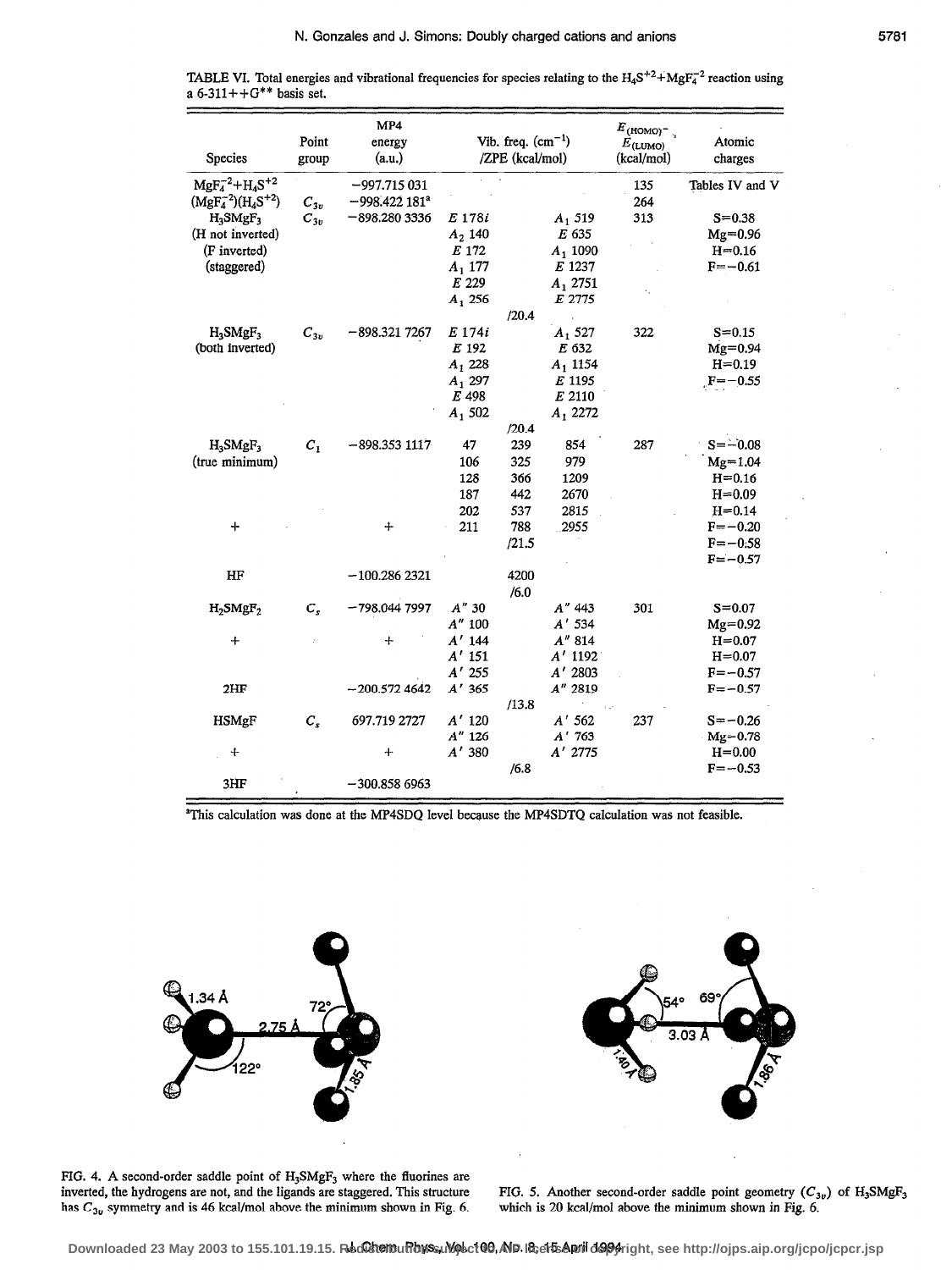

FIG. 6. Equilibrium structure of  $H_3SMgF_3$ .  $R_{S-Mg}=3.99$  Å.

knowing the  $F^-$  ionic radius, which limits its accuracy. Hence, we simply calculated the HOMO-LUMO energy gap for the  $(F_4Mg^{-2})(H_4S^{+2})$  dimer with tetrahedral internal ion geometries to simulate the presumed structures in the solid, and obtained 264 kcal/mol.

## E. Metastability and high-energy content present challenges

Clearly, much energy is stored in these ions and, for some of the species, the barriers are large enough to render the ions stable over long times. The shortest lived are likely to be the multiprotonated species where the H nuclei can tunnel through or be energized over the barriers; the multifluorinated anions are likely to be much more geometrically stable. For the prototypical cation-anion pair that is the focal point of the present study,  $H_4S^{+2}$  and  $F_4Mg^{-2}$ , the Coulomb explosion exothermicities and barriers are

$$
H_4S^{+2} \rightarrow H_3S^+ + H^+; \quad \Delta E = -29 \text{ kcal/mol};
$$

 $E^{\dagger}$  = 56 kcal/mol

and

$$
F_4Mg^{-2} \rightarrow F_3Mg^{-} + F^{-}; \quad \Delta E = -31 \text{ kcal/mol};
$$

 $E^{\dagger}$  = 24 kcal/mol.

These barriers are large enough to render both species very stable.

# II. COMPUTATIONAL DETAILS

Rather straightforward *ab initio* theoretical methods were employed to carry out most of the calculations whose results are reported here. All geometries were first optimized using analytical self-consistent field (SCF) gradients with polarized triply split-valence basis sets.<sup>5</sup> Further refined geometries were obtained using second-order Moller-Plesset perturbation theory.

The fundamental vibrational frequencies, normal coordinates, and zero-point energies (ZPE) were calculated by standard matrix methods. Finally, correlated total energies at the critical geometries (i.e., local minima and barriers) were evaluated using full fourth-order, frozen-core approximation Moller-Plesset perturbation theory. The GAUSSIAN92 program suite $<sup>6</sup>$  was used to perform all of the calculations whose</sup> results are discussed here.

#### Ill. FINDINGS

# A. The  $H_4S^{+2}$  and  $MgF_4^{-2}$  ions

In Table IV we summarize the geometry and energetic data found for  $H_4S^{+2}$ , along with the corresponding local harmonic vibrational frequencies. Table V contains analogous data for  $MgF_4^{-2}$ . Also shown are the highest occupied (for MgF<sub>4</sub><sup>2</sup>) and lowest unoccupied (for H<sub>4</sub>S<sup>+2</sup>) molecular orbital energies and the Mulliken charge densities on each atomic center. The latter clearly display sharp changes when passing through the barrier regions, and show the high degree of internal charge separation and delocalization.

# B. The  $(H_4S^{+2})$ (MgF $_4^2$ ) salt and  $H_3$ SMgF<sub>3</sub> structures

In Table VI we provide structural and energetic data for the separated ions  $MgF_4^{-2}+H_4S^{+2}$ , the contact ion pair  $(MgF<sub>4</sub><sup>-2</sup>)(H<sub>4</sub>S<sup>+2</sup>)$ , and several  $H<sub>3</sub>SMgF<sub>3</sub>$  structures formed by HF elimination. The geometries of three  $H_3$ SMg $F_3$  species are shown in Figs. 4, 5, and 6.

The first  $H_3SMgF_3$  structure we found is shown in Fig. 4, which was obtained when we 'constrained the geometry optimization algorithm to maintain a  $C_3$  symmetry axis. This structure has the H-S bonds pointing away from the fluorine atoms. We began this optimization with both portions of the molecule directed outward (i.e,, in the usual way expected by hybridization) but the energy minimizing process converged to a structure which turns out to be a second-order saddle point on the potential energy surface, and the imaginary frequencies  $(178 \text{ cm}^{-1})$  correspond to a degenerate distortion of the molecule. This isomer is 46 kcal/mol higher in energy than the minimum energy structure discussed below.



FIG. 7. Energy profile for the rearrangement of the  $(F_4Mg^{-2})(H_4S^{+2})$  system.

J. Chem. Phys., Vol. 100, No. 8, 15 April 1994 **Downloaded 23 May 2003 to 155.101.19.15. Redistribution subject to AIP license or copyright, see http://ojps.aip.org/jcpo/jcpcr.jsp**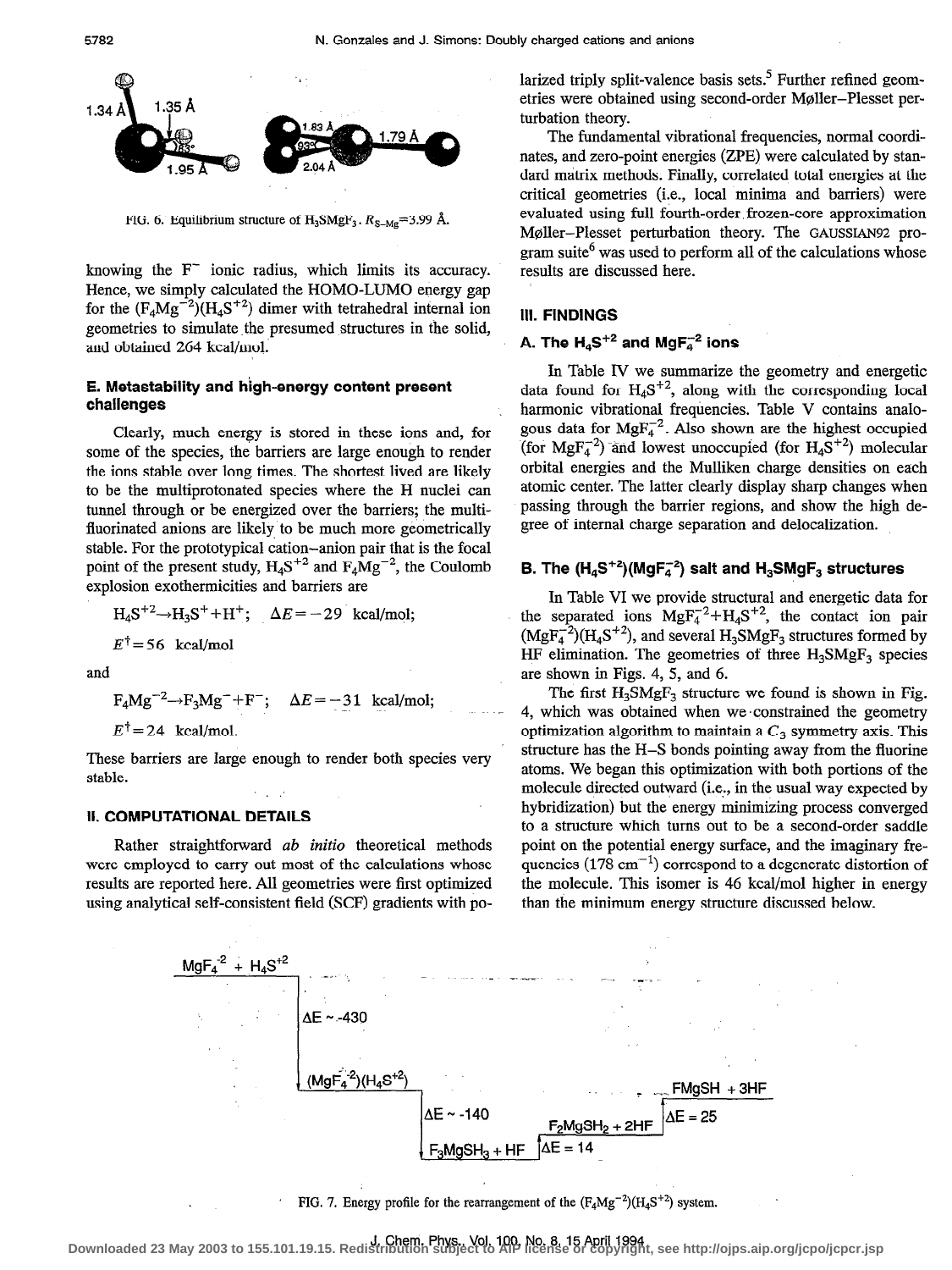

FIG. 8.  $C_s$  equilibrium structure of H<sub>2</sub>SMgF<sub>2</sub>.

Another constrained optimization of  $H_2SMgF_2$  started with both sets of ligands inverted towards one other and produced the structure shown in Fig. 5. Here the ligands are eclipsed, probably due to the strong Coulombic attractions between the H and F centers. This structure is also a secondorder saddle point on the potential energy surface, and again the imaginary frequencies  $(174 \text{ cm}^{-1})$  correspond to a degenerate distortion of the molecule. This isomer lies 20 kcal/mol higher in energy than the minimum energy structure.

The lowest-energy local minimum structure we found for  $H_3S\text{MgF}_3$  is shown in Fig. 6 and can be viewed as involving dative interactions among three substructures. This isomer is not symmetric. In fact, we carried out a  $C_s$  constrained minimization and found an imaginary frequency corresponding to the in-plane antisymmetric stretch of the  $H<sub>3</sub>S$  portion of the molecule. Distortion along this imaginary frequency mode gave the structure shown in Fig. 6. Calculations on  $H_2S$ ,  $MgF_2$ , and HF revealed that this lowest-energy isomer of  $H_3SMgF_3$  involves three dative interactions among  $H<sub>2</sub>S$ , HF, and  $MgF<sub>2</sub>$  rather than conventional chemical bonds.

The resulting complex has one low-frequency vibration (at 47 cm<sup>-1</sup>). The bond lengths and angles in the H<sub>2</sub>S portion are deformed by 0.02 A and one degree relative to isolated  $H_2S$ ; the HF distance is stretched by 0.06 Å relative to HF, and the  $MgF_2$  portion is slightly more deformed, relative to FMgF:  $0.04$  Å and 30 deg. The Mulliken populations of this structure, as shown in Table VI, quantitatively match those of the three isolated molecules:  $H_2S$ , HF,  $MgF_2$ , and the molecular orbital LCAO coefficients show evidence for an intact HF bond.

As summarized in Fig. 7, the Coulombic stabilization energy of the contact ion pair  $(MgF<sub>4</sub><sup>-2</sup>)(H<sub>4</sub>S<sup>+2</sup>)$  is quite large, approximately 430 kcal/mol. Elimination of a single HF molecule to form the first covalently bonded species  $(H_3SMgF_3)$ is favored by approximately 140 kcal/mol, although there probably is a significant barrier to elimination analogous to the one shown in Fig. 2. We have not yet identified the transition state for this elimination, but we know the structure of Fig. 6 is a local minimum.

### C. Elimination of another HF to form  $H_2$ SMgF<sub>2</sub>

Also shown in Table VI are data pertinent to the subsequent elimination of another HF molecule to form  $H_2SMgF_2$ . This elimination reaction is energetically disfavored by only 14 kcal/mol, and produces the species shown in Fig. 8 whose structure contains no exotic bond lengths or angles. The F-Mg-F portion of this molecule is nearly linear, reflecting the  $H_2S$  moiety's perturbation on the MgF<sub>2</sub> framework. This



FIG. 9. Equilibrium structure of HSMgF.

 $H_2$ SMgF<sub>2</sub> structure can be thought of as involving a dative bond between  $H_2S$  and a linear  $MgF_2$  molecule with a slight geometric distortion of each entity.

#### D. Further elimination of HF

Elimination of another HF species from  $H_2SMgF_2$  to form HSMgF and HF is endothermic by 25 kcal/mol. The HSMgF structure is shown in Fig. 9 with no unusual bond angles or lengths. The endothermicity of this reaction and that of the preceding reaction lead us to predict that the  $H_3$ SMgF<sub>3</sub> triple dative complex is the lowest-energy structure on this potential energy surface.

# IV. SUMMARY

Combining the geometrically metastable and electronically stable doubly charged ions  $H_4S^{+2}$  and  $MgF_4^{-2}$  to form a contact ion pair and subsequent elimination of an HF molecule are both exothermic (by a combined 570 kcal/mol). This leads to the  $H_3SMgF_3$  structure shown in Fig. 6, which we postulate is an adduct involving  $H_2S$ , HF, and MgF<sub>2</sub> fragments and is bound by 30 kcal/mol with respect to these three small molecules [found by using our calculated HF and  $H_3S\text{MgF}_3$  energies as well as the energies obtained for  $\text{MgF}_2$  $(-399.147 0676 \text{ a.u.})$  and H<sub>2</sub>S  $(-398.872 2912 \text{ a.u.})$ ]. Subsequent loss of one or two HF molecules is endothermic by 14 and 25 kcal/mol, respectively, indicating that  $H_3$ SMgF<sub>3</sub>+HF is the lowest-energy isomer identified so far on the  $H_4$ SMgF<sub>4</sub> potential energy surface.

#### ACKNOWLEDGMENT

This work was supported by the U. S. National Science Foundation, Grant No. CHE91-16286.

<sup>&</sup>lt;sup>1</sup>A. I. Boldyrev and J. Simons, J. Chem. Phys. 97, 4272 (1992).

 $^{2}$ (a) H. G. Weikert, L. S. Cederbaum, F. Tarantelli, and A. I. Boldyrev, Z. Phys. D 18, 299 (1991); (b) A. I. Boldyrev and J. Simons, J. Chem. Phys. 97, 2826 (1992); (c) M. K. Scheller and L. S. Cederbaum, J. Phys. B 25, 2257 (1992); (d) J. Chem. Phys. 99,441 (1993); (e) H. G. Weikert and L. S. Cederbaum, ibid. 99, 8892 (1993); (f) P. Taylor, Mol. Phys. 49, 1297 (1983). This work details the earliest theoretical study of these cation species.

 $3\text{-}$ These species are viewed as prototypes for families of salts in which (i) the cation involves a multiply protonated species whose central atom is more electronegative than H and contains more than one lone pair of electrons (e.g., S, 0, Se, F, Cl, etc.) and (ii) the anion's central atom is less electronegative than the ligands attached to it and contains two or more empty orbitals to act as Lewis acid sites for negatively charged ligands (e.g., Mg, Ca, B, AI, Ga, etc.).. Which particular ion pairs are of most interest to examine will depend on the ionic radii of the positive and